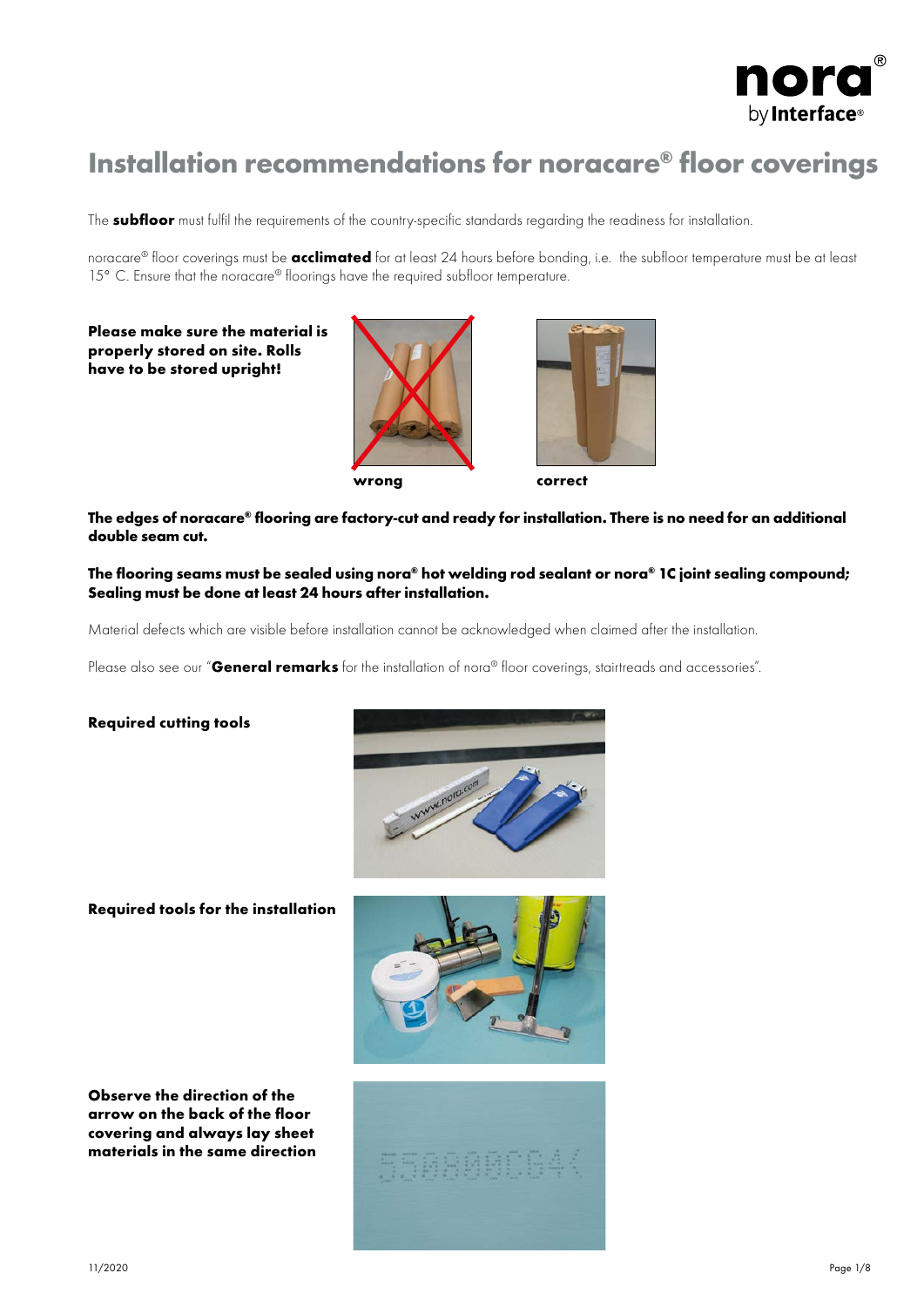

1. After laying out the flooring, fold back the sheet half way. Vacuum the subfloor and the back of the floor covering sheet.



2. Dispersion adhesives are suitable. We recommend using nora<sup>®</sup> AC 100<sup>\*</sup>. Spread the adhesive using a notched trowel with TKB A2 notch size as recommended by the manufacturer.



3. Move the noraplan sheets approx. 10-20 cm into the fresh adhesive to avoid an adhesive line.



4. The required airing time depends on the temperature, the humidity and the absorbency of the subfloor concerned. Therefore it has to be ensured that the adhesive's open time is exceeded on no account, i. e. it is imperative to embed the flooring while the adhesive is still fresh. Make sure the adhesive has properly transferred to the back of the floor covering. If the adhesive does not transfer to your fingertip anymore this indicates that the adhesive is already too dry and that a proper wetting of the flooring's back is often no longer possible. Please observe additional information provided by the manufacturer.



\*or comparable product by a different manufacturer. The suitability and processing as well as the consumption of the chosen adhesive can be gathered from the build-up recommendation and the technical data sheet.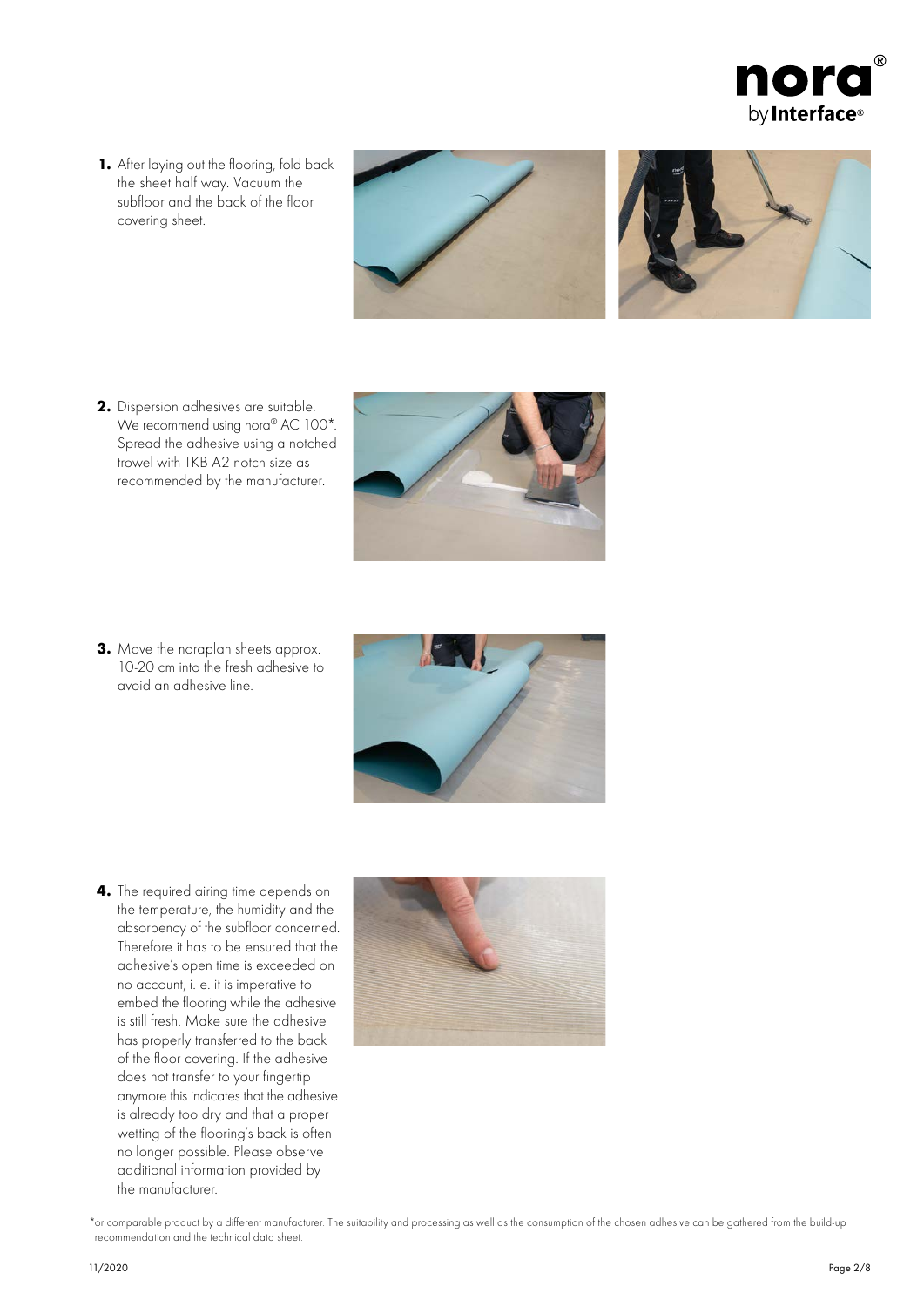

**5.** When the floor covering is embedded, it has to be ensured that the entire back of the floor covering is completely covered with adhesive.. Lay the flooring edges without applying tension. Do not compress or crush the edges under any circumstance. Joint widths must not exceed 0.3 mm.



**6.** Carefully rub the floor covering on its entire surface into place, for instance with a cork board. Then press it down into position both longitudinally and transversely with a heavy iron roller (approx. 50 kg). When acrylic adhesives are used, repeat this procedure after a while (depending on the temperature), in particular at the ends and seams.



### Important information:

Any adhesive residues on the surface of the flooring have to be removed immediately with nora® liquid wax.

During the installation and the bonding of the adhesive, noracare® has to be protected against extreme heat or temperature fluctuations, e.g. as a result of direct sunlight or in rooms where glazed elements reach down to the floor.

Only 72 hours after installation is the flooring fully serviceable.

Wet or damp cleaning may only be carried out after the adhesive has bonded, i. e. after approx. 48 hours. Please observe our detailed cleaning and maintenance recommendations for the installed noracare® floor covering which can be downloaded from our homepage.

During the bonding of the adhesive, the installed floor covering must not be covered. Afterwards, a special material permeable to vapor diffusion should be used until inspection and approval. In entrance areas with heavy traffic it is recommended to set up door mats or similar of sufficient size.

### Special note:

A higher consumption of blades can be expected when cutting noracare® uneo.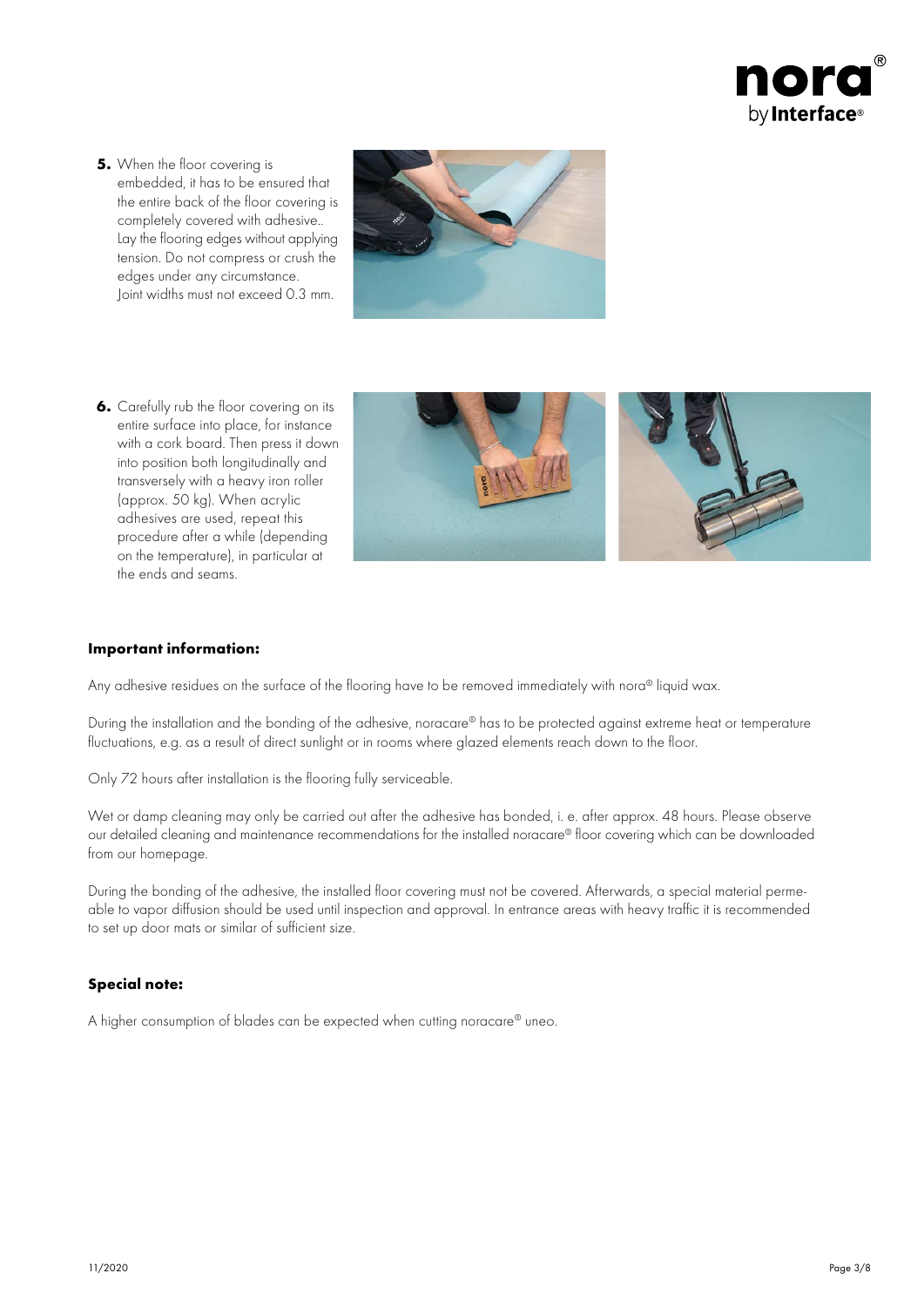

## Installation Recommendations – Joint sealing of noracare® floorings

noracare® flooring coverings must always be sealed using nora® hot welding rod sealant or nora® 1C joint sealing compound.

Execution 24 hours after installation at the earliest.

If joints have to be sealed longitudinally as well as transversely 12 hours have to pass between the two work steps.

We recommend nora<sup>®</sup> 1-component cold weld for the sealing of joints between nora<sup>®</sup> floor coverings and rising elements like masonry, door frames etc.

### A. nora® hot welding rod

Round, diameter approx. 4.0 mm Packaging unit: Roll with approx. 100 r.m., weight approx. 1.3 kg/roll Consumption: Sheets (1,220 mm wide) approx. 0.85 r.m./m²

### Required tools for joint sealing using hot welding rod sealant



1. The joints are milled out or cut open centrically with an electric milling machine and/or the joint cutter.





2. Joint width approx. 3.0 mm joint depth max. 1.5 mm

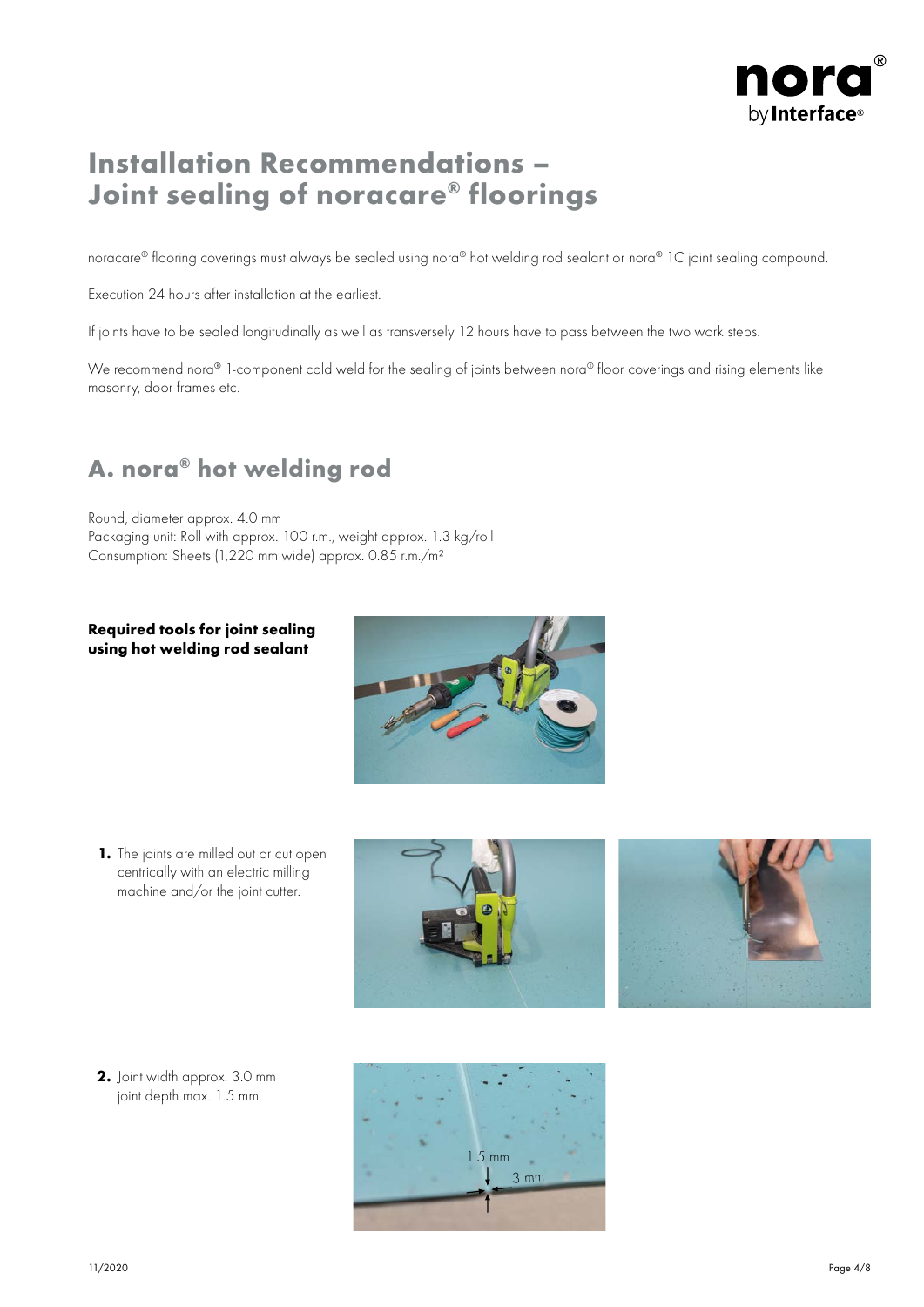

3. Remove milling chips (vacuum cleaner).



4. The hot welding rod is fitted using either the hand-operated hot welding gun with fast-welding nozzle\* or a welding machine with Teflon roller. The operation temperature of the device is reached when the hot welding rod wells out slightly on the left and right edge of the joint.



\*Fast-welding nozzle with small air vent to avoid glossy stripes or burns on both sides of the seam.

**5.** The processing temperature is max. 300°C. Set the speed to approx. 2.0 m/min. when processing the hot welding rod sealant with a welding machine. The operating speed and temperature setting can be regulated on most welding machines.



6. If the temperature cannot be set, adjust the operating speed accordingly.

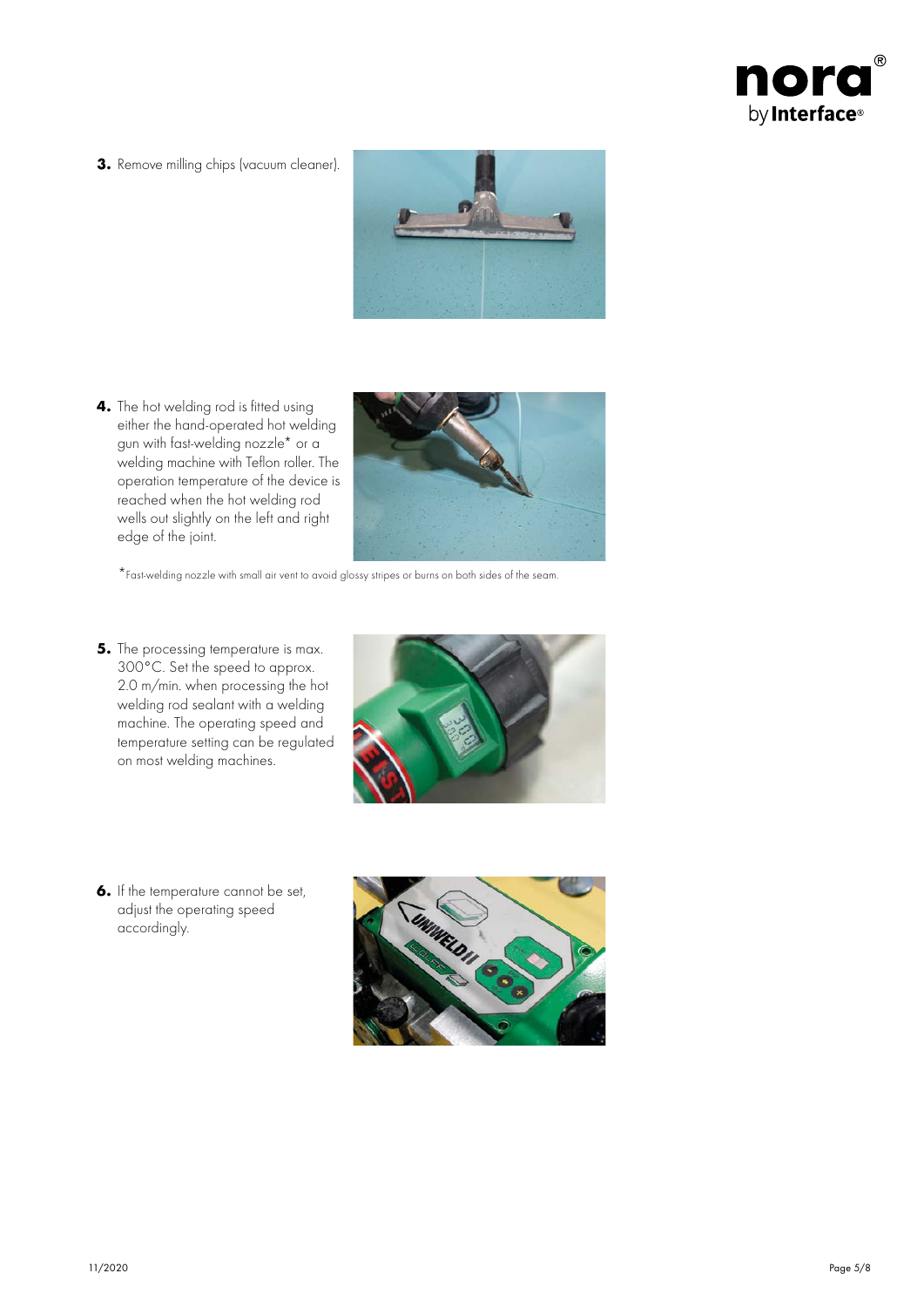

7. Directly after welding use the Mozart knife with the 0.7 mm distance sledge to carry out the first cut.



8. After cooling down the second cut is carried out with the Mozart knife without the distance sledge.



### B. nora® 1-component cold weld

A 300 ml cartridge with approx. 450 g nora® 1-component cold weld will produce approx. 20-25 r.m./cartridge, depending on the joint width.

### Required tools for the joint sealing with nora® 1-component cold weld



1. Apply nora<sup>®</sup> liquid wax to seam areas. Ensure that no wax penetrates the joints; if necessary, re-groove with the joint cutter. Leave liquid wax to dry completely!

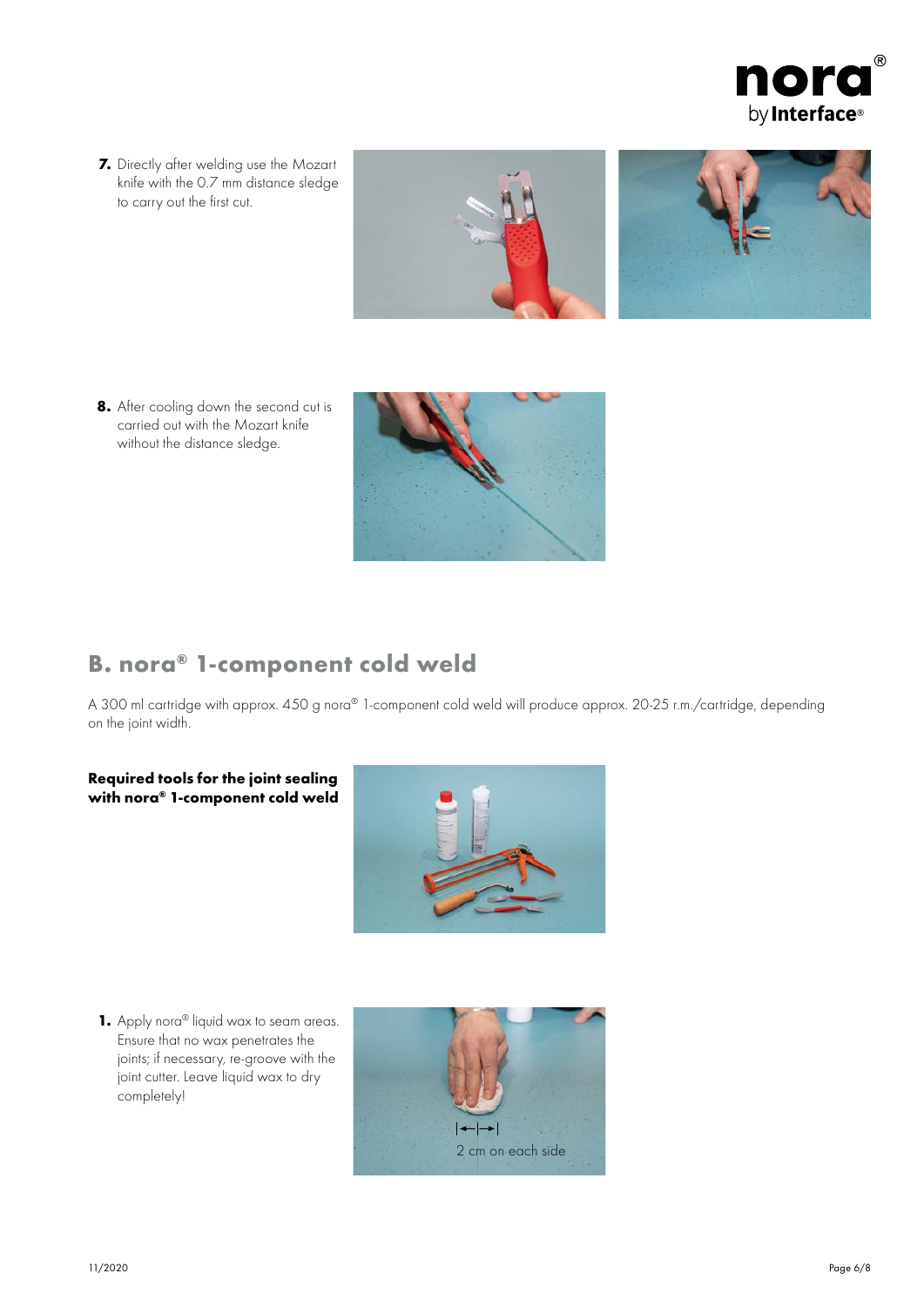

2. Cut open or mill out joints centrically with the joint cutter or electric milling machine.

Joint width approx. 3.0 mm joint depth max. 1.5 mm



$$
\begin{array}{c}\n1.5 \text{ mm} \\
1.5 \text{ mm}\n\end{array}
$$

3. Remove milling chips (vacuum cleaner).



4. First seal the joints in one direction. After the cold weld has cured, seal the seams in the other direction. To do so the 1-component cold weld is spread into the joints without leaving any gaps until a small bulge develops above the seam.



5. Immediately after application the cold weld is pressed into the joint with the nora® smoothing spatula by running this evenly over the joint. Thereby, the surplus cold weld is pressed to the left and right of the joint. You have to make sure that the cold weld pressed to the sides is entirely separated from the compound in the joints. Hold the spatula in a position as flat as possible to avoid the development of hollow joints.